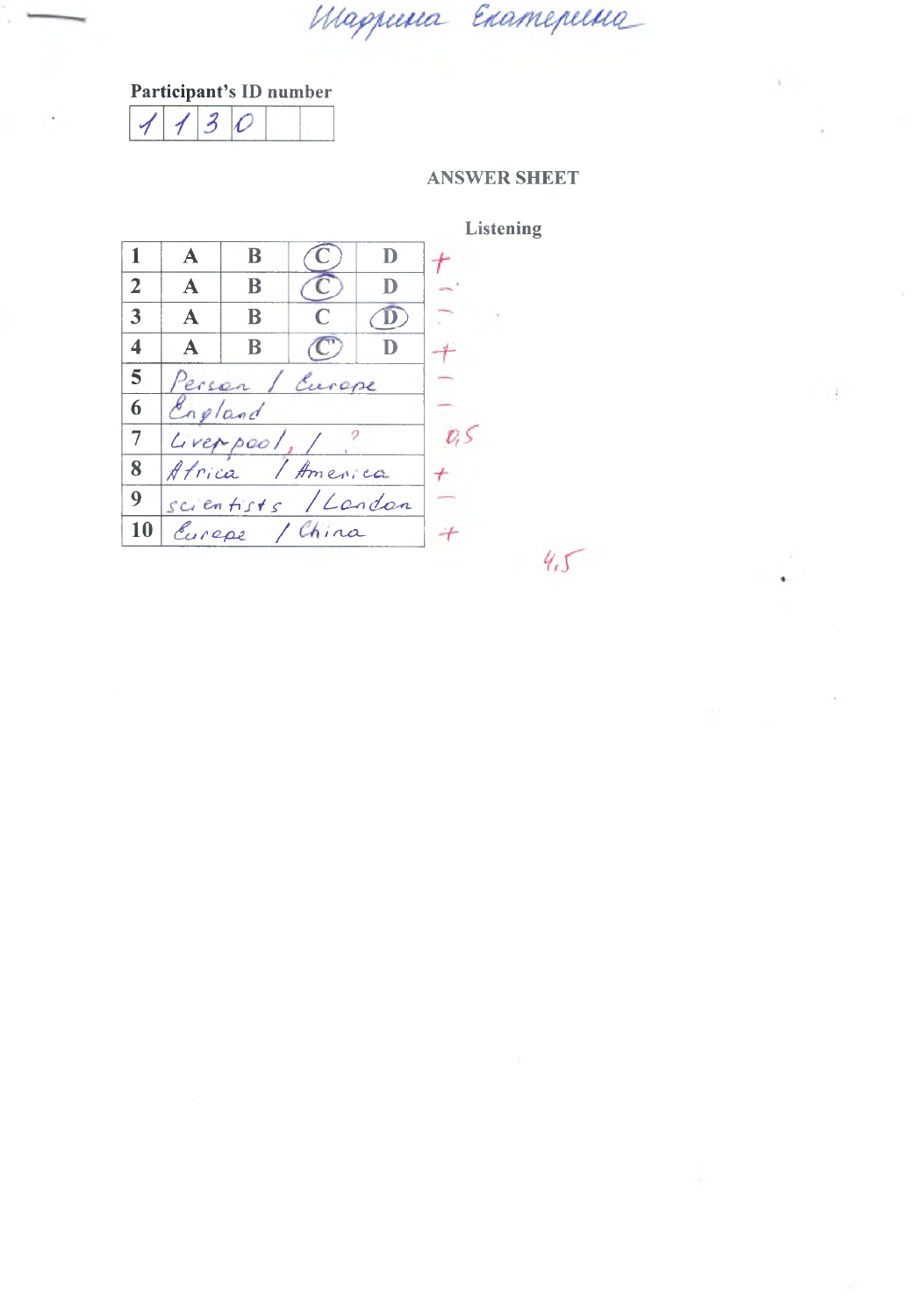# Reading

|                                                                                                                                                                                                                                                                                                                                                                                                                                                                            | 1              | A            | $\mathbf{B}$            |                         | $\mathbf D$           | E           | F | G                       | н            | I |
|----------------------------------------------------------------------------------------------------------------------------------------------------------------------------------------------------------------------------------------------------------------------------------------------------------------------------------------------------------------------------------------------------------------------------------------------------------------------------|----------------|--------------|-------------------------|-------------------------|-----------------------|-------------|---|-------------------------|--------------|---|
|                                                                                                                                                                                                                                                                                                                                                                                                                                                                            | $\overline{2}$ | b.           | B                       | $\mathbf C$             | $\overline{\text{D}}$ | E           | F | G                       | H            | T |
|                                                                                                                                                                                                                                                                                                                                                                                                                                                                            | 3              | $\mathbf A$  | B                       | $\mathbf C$             | $\mathbf D$           | E           | F | $\mathbf G$             | H            | I |
|                                                                                                                                                                                                                                                                                                                                                                                                                                                                            | 4              | $\mathbf A$  | B                       | $\mathbf C$             | D                     | E           | F | $\overline{\textbf{G}}$ | H            | I |
|                                                                                                                                                                                                                                                                                                                                                                                                                                                                            | 5              | A            | B                       | $\mathbf C$             | D                     | E           | F | G                       | $\mathbf{E}$ | I |
| $\frac{1}{2} \left( \frac{1}{2} \right) \left( \frac{1}{2} \right) \left( \frac{1}{2} \right) \left( \frac{1}{2} \right) \left( \frac{1}{2} \right) \left( \frac{1}{2} \right) \left( \frac{1}{2} \right) \left( \frac{1}{2} \right) \left( \frac{1}{2} \right) \left( \frac{1}{2} \right) \left( \frac{1}{2} \right) \left( \frac{1}{2} \right) \left( \frac{1}{2} \right) \left( \frac{1}{2} \right) \left( \frac{1}{2} \right) \left( \frac{1}{2} \right) \left( \frac$ | 6              | A            | ß                       | $\mathbf C$             | $\mathbf{D}$          | E           | F | G                       | $\bf H$      | I |
|                                                                                                                                                                                                                                                                                                                                                                                                                                                                            | 7              | A            | B                       | $\mathbf C$             | D                     | E           | F | G                       | $\bf H$      |   |
| س                                                                                                                                                                                                                                                                                                                                                                                                                                                                          | 8              | $\mathbf A$  | B                       | $\mathbf C$             | D                     | $\mathbf E$ | F | $\bf G$                 | $\bf H$      | I |
|                                                                                                                                                                                                                                                                                                                                                                                                                                                                            | 9              | $\mathbf A$  | B                       |                         | D                     |             |   |                         |              |   |
|                                                                                                                                                                                                                                                                                                                                                                                                                                                                            | 10             | A            | B                       | $\overline{\mathbf{C}}$ | D                     |             |   |                         |              |   |
|                                                                                                                                                                                                                                                                                                                                                                                                                                                                            | 11             | $\mathbf{A}$ | B                       | $\mathbf C$             | D                     |             |   |                         |              |   |
|                                                                                                                                                                                                                                                                                                                                                                                                                                                                            | 12             | A            | B                       | $\mathbf C$             | $\mathbf{D}$          |             |   |                         |              |   |
|                                                                                                                                                                                                                                                                                                                                                                                                                                                                            | 13             | A            | B                       | $\mathbf C$             | D                     |             |   |                         |              |   |
|                                                                                                                                                                                                                                                                                                                                                                                                                                                                            | 14             | $\mathbf A$  | $\overline{\mathbf{B}}$ | $\mathbf C$             | D                     |             |   |                         |              |   |
|                                                                                                                                                                                                                                                                                                                                                                                                                                                                            | 15             | A            | B                       | $\mathbf C$             | $\mathbf{D}$          |             |   |                         |              |   |
|                                                                                                                                                                                                                                                                                                                                                                                                                                                                            |                |              |                         |                         |                       |             |   |                         |              |   |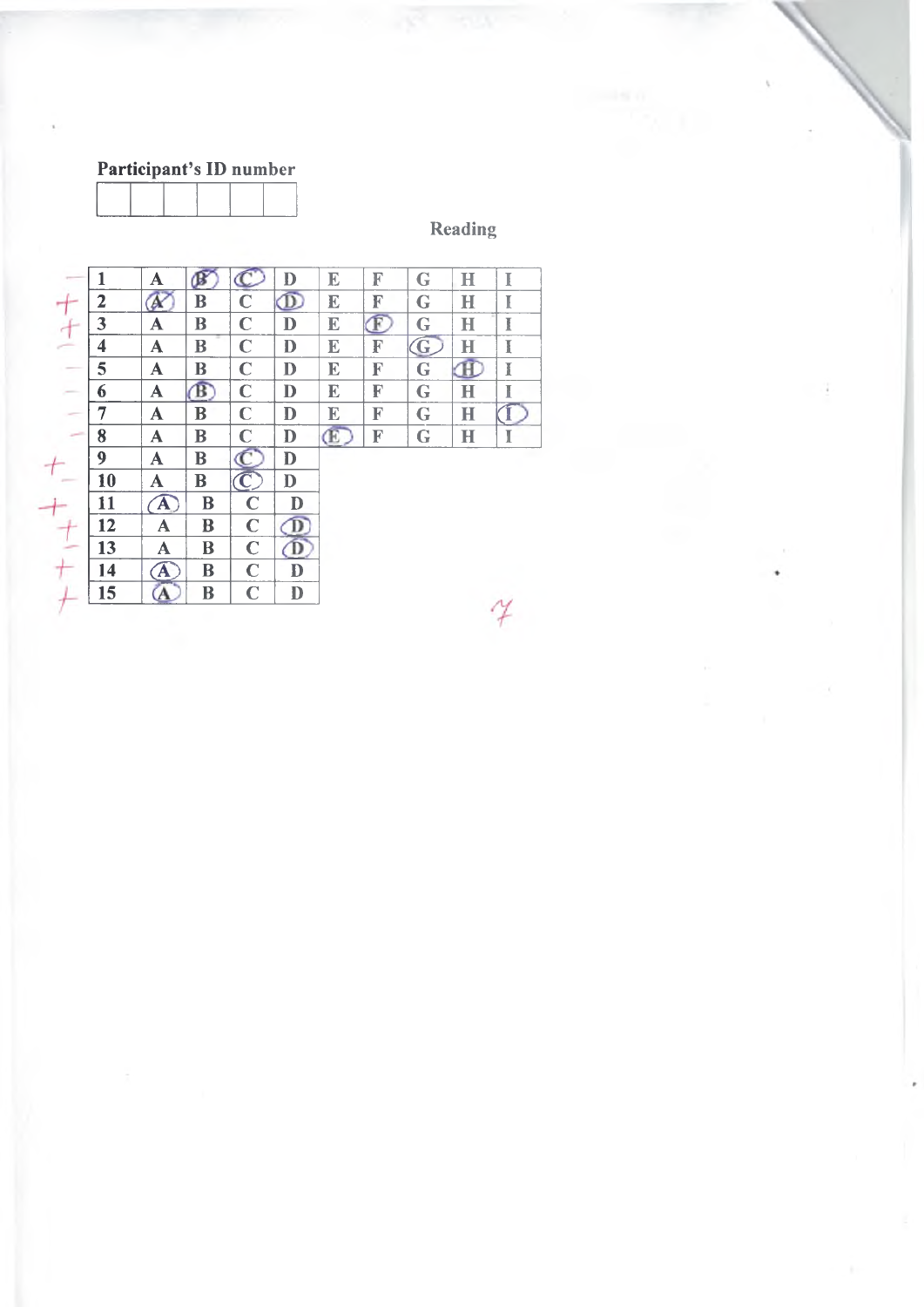| Participant's ID number |  |
|-------------------------|--|
|-------------------------|--|

| <b>Use of English</b> |  |
|-----------------------|--|

4

| $\mathbf{1}$            | $\mathbf A$             | $\mathbf{B}$            | $\mathbb{C}$                       | $\mathbf{D}$            |  |
|-------------------------|-------------------------|-------------------------|------------------------------------|-------------------------|--|
| $\overline{2}$          | $\Lambda$               | B                       | $\overline{\overline{\mathbf{C}}}$ | D                       |  |
| $\overline{3}$          | A                       | B                       | $\bar{\mathbb{C}}$                 | D                       |  |
| $\overline{\mathbf{4}}$ | $\mathbf A$             | $\mathbf{\widehat{B}}$  | $\mathbb{C}$                       | D                       |  |
| 5                       | $\overline{\mathbf{A}}$ | $\overline{\mathbf{B}}$ | $\overline{\mathbf{C}}$            | $\overline{\mathbb{D}}$ |  |
| 6                       | $\overline{\mathbf{A}}$ | B                       | $\overline{\mathbf{C}}$            | D                       |  |
| $\overline{7}$          | Ά                       | B                       | $\overline{\mathbf{C}}$            | D                       |  |
| 8                       | A                       | $\mathbf{B}$            | $\overline{\overline{\textbf{C}}}$ | $\mathbf{D}$            |  |
| 9                       | $\overline{\mathbf{A}}$ | B                       | $\overline{C}$                     | D                       |  |
| 10                      | $\overline{\mathbf{A}}$ | $\mathbf{B}$            | $\overline{\mathbf{C}}$            | D                       |  |
| 11                      | $\overline{\mathbf{A}}$ | $\bf{B}$                | $\bar{\mathfrak{C}}$               | D                       |  |
| 12                      | $\overline{\mathbf{A}}$ | $\bf{B}$                | C.                                 | D                       |  |
| 13                      | ŧО                      |                         |                                    |                         |  |
| 14                      | $\nleftrightarrow$      |                         |                                    |                         |  |
| 15                      | $\overline{m}$          |                         |                                    |                         |  |
| 16                      |                         |                         |                                    |                         |  |
| 17                      | can not                 |                         |                                    |                         |  |
| 18                      | be                      |                         |                                    |                         |  |
| 19                      | lipht                   |                         |                                    |                         |  |
| 20                      | jus<br>$\overline{t}$   |                         |                                    |                         |  |

 $15,5$ 

×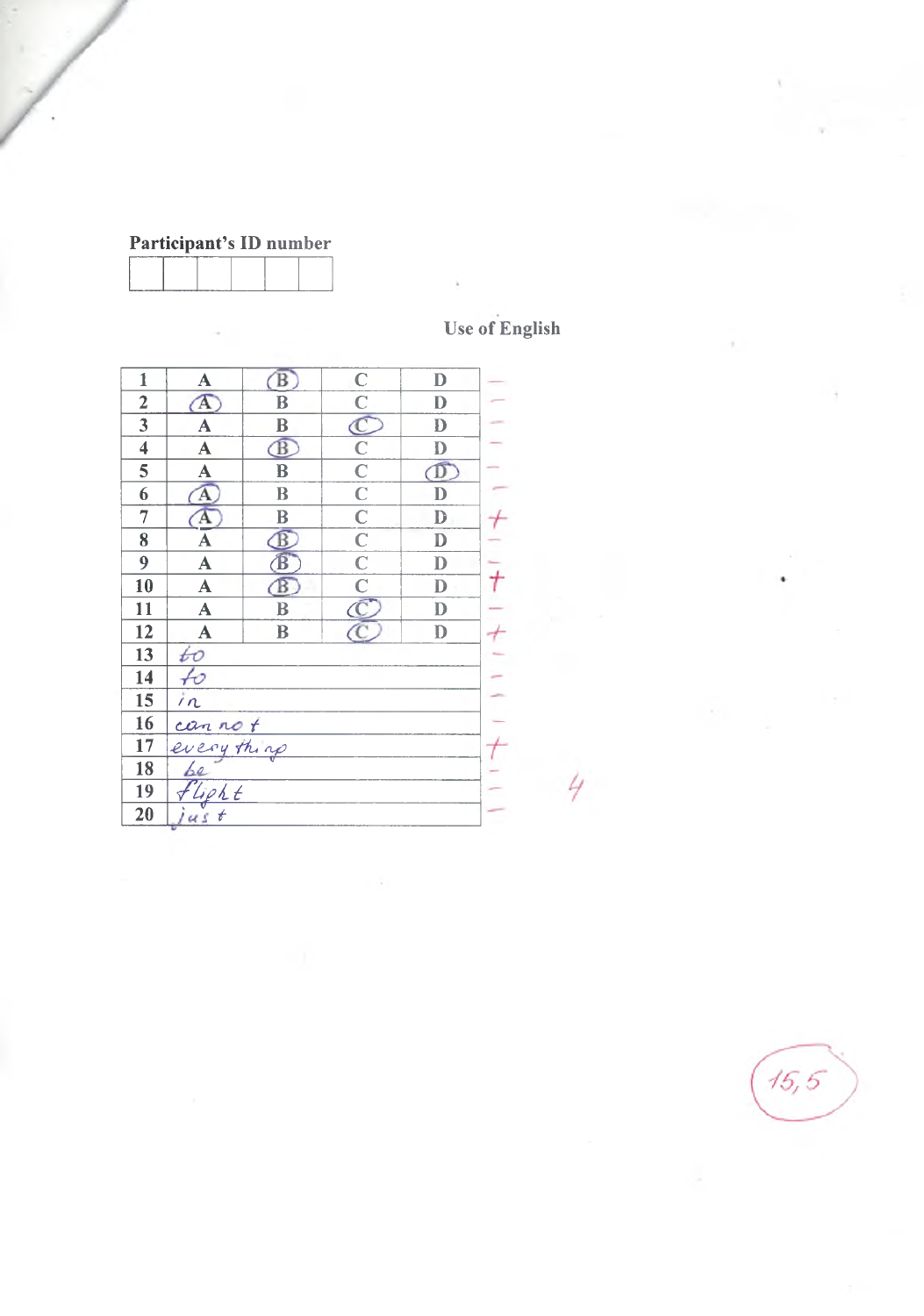**Writing** 

Mahatma Bandhi once said. You must be the change you wish to see "in the world" In my mind It means that if you want to see some changes. I think, just thise way can not fake. I think, this statment is absolutely true Every time when people want to do something very pood they try to do it by themselfms. because they understant all responsibilities and if they were Id not to lose they do it very-well. For example, four years ago I read a book by Jonathan Straud, bo flo". Anthony and Lucy wanted to help all people in the world resolve the Problem. For the first time they were just teenapers who had a job in their own company. After two year, after hand fights they find a resolve for the Problem Istrongly believe that<br>they did it just because Vivere confidence in theirself and wanted to change the  $w$ en/d Praw the conclusion, I want like to say that in our modern live people have many right! Nowadays every one can study that what they wand and it is important people want to do some changes in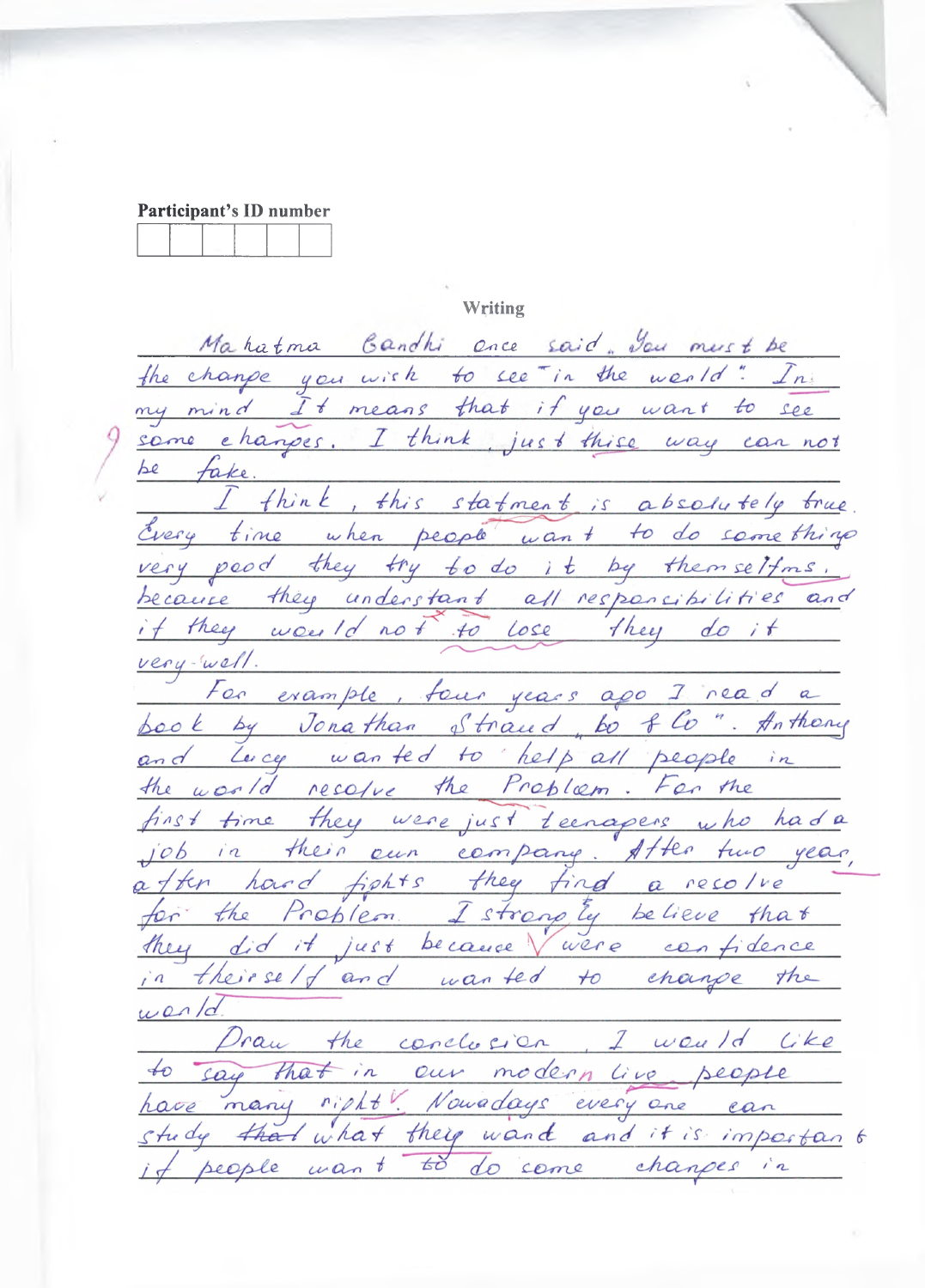all the world.

192 acoba

решение усоле. зазачи - 1 2 us mekema opranus renewna млатика. sporta om.  $\bullet$ Umoro: 225+195. €41,55.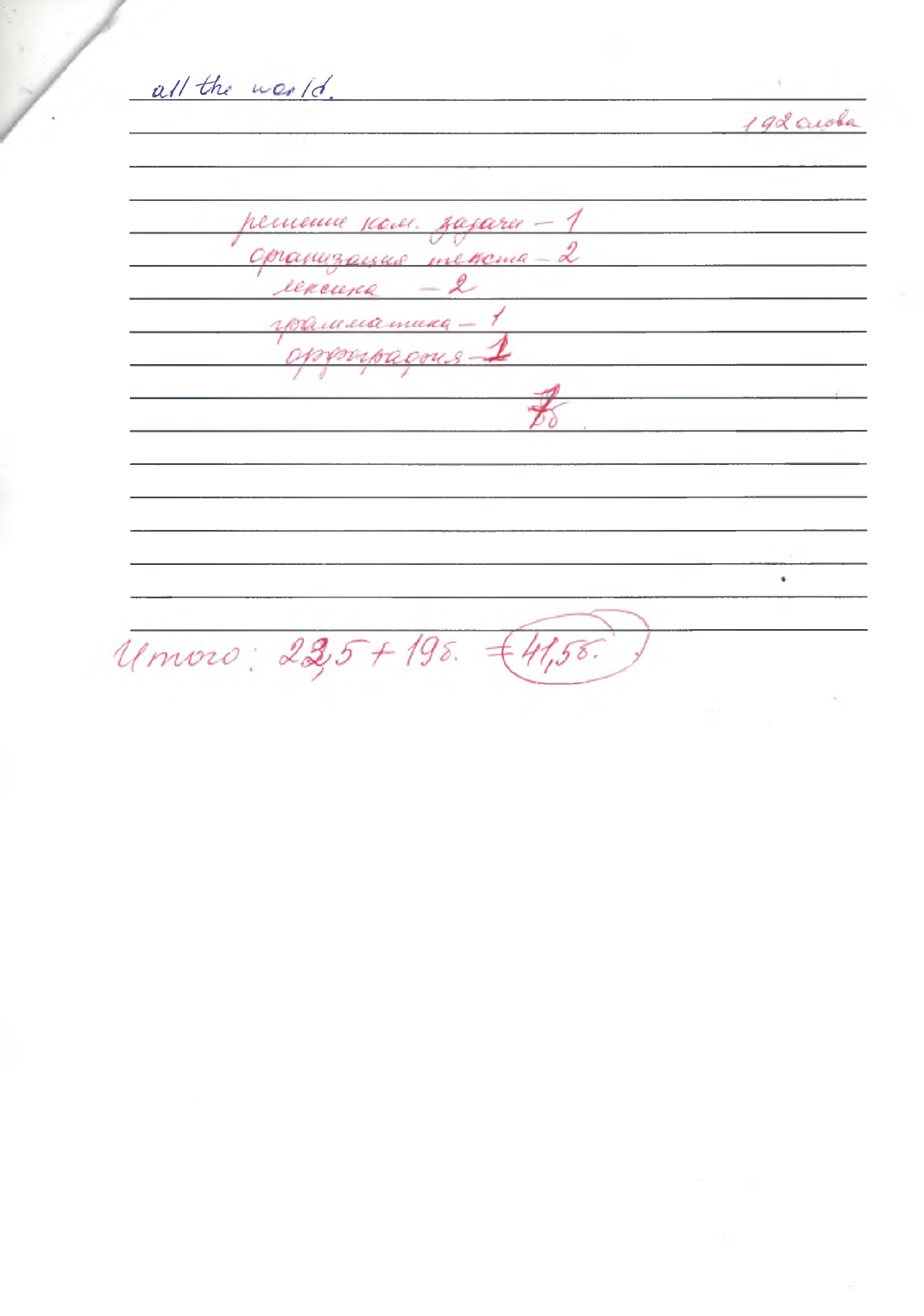Reponenda tuma

r / *<sup>0</sup>* **Participant's ID number**

### **ANSWER SHEET**

### **Listening**

 $\boldsymbol{\not\! \! \! Z}$ 

|                   | 1                       | Ą                                                                              | $\, {\bf B}$                                             |               |
|-------------------|-------------------------|--------------------------------------------------------------------------------|----------------------------------------------------------|---------------|
|                   | $\overline{\mathbf{c}}$ | $\Delta$                                                                       | $\mathbf B$                                              |               |
|                   | 3                       | $\overline{A}$                                                                 | $\mathbf B$                                              |               |
|                   | $\overline{\mathbf{4}}$ | $\bar{\mathbf{\Delta}}$                                                        | $\, {\bf B}$                                             |               |
|                   | 5                       |                                                                                | $\overline{\mathbb{B}}$                                  |               |
|                   | $\overline{6}$          | $\frac{A}{A}$                                                                  | $\overline{B}$                                           | $\frac{1}{2}$ |
|                   | 7                       |                                                                                |                                                          |               |
|                   | 8                       |                                                                                | FOOF                                                     |               |
|                   | 9                       |                                                                                |                                                          |               |
|                   | 10                      |                                                                                |                                                          |               |
|                   | 11                      |                                                                                | $\mathbb F$                                              |               |
|                   | 12                      |                                                                                |                                                          |               |
|                   | 13                      |                                                                                |                                                          |               |
| ヤーナナ ヤナ ヤナナ ナナナチー | 14                      | $T$<br>$\overline{O}$<br>$T$<br>$\overline{O}$<br>$T$<br>$\overline{O}$<br>$T$ |                                                          |               |
|                   | 15                      | $\overline{T}$                                                                 | $\bigoplus_{\mathcal{T}}\frac{\mathcal{L}}{\mathcal{D}}$ |               |
|                   |                         |                                                                                |                                                          |               |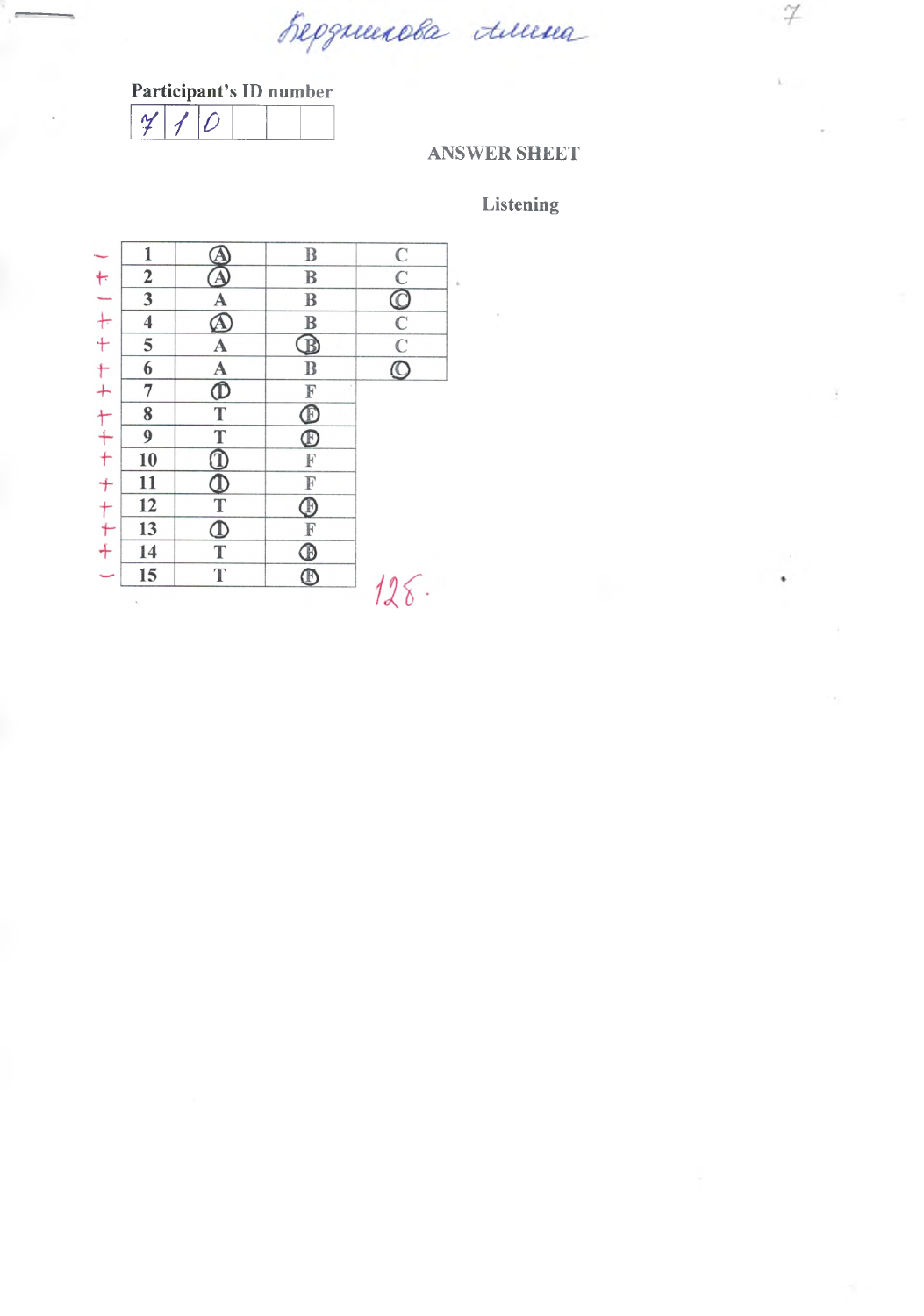

### **ANSWER SHEET**

# Reading

| ÷                        | 1                       | A           | B                    | $\mathbf C$       | D                         | $\mathbb E$               | F                 | G           | $\bf H$                     | $\mathbb O$ |
|--------------------------|-------------------------|-------------|----------------------|-------------------|---------------------------|---------------------------|-------------------|-------------|-----------------------------|-------------|
| $\overline{\phantom{a}}$ | $\mathbf{2}$            | A           | B                    | $\mathbf C$       | D                         | $\mathbb E$               | $\bm{\mathbb{D}}$ | $\mathbf G$ | $\bf H$                     | $\mathbb I$ |
| <b>Total</b>             | 3                       | ⋒           | B                    | $\mathbf C$       | $\mathbf D$               | $\mathbb E$               | F                 | G           | $\mathbf H$                 | I           |
| -                        | $\overline{\mathbf{4}}$ | A           | B                    | $\mathbf C$       | D                         | $\boldsymbol{\mathbb{C}}$ | F                 | G           | $\bf H$                     | I           |
| ÷                        | 5                       | A           | $^\text{\tiny{(B)}}$ | $\mathbf C$       | $\mathbf D$               | $\mathbb E$               | F                 | $\mathbf G$ | H                           | I           |
| <b>Brown</b>             | 6                       | $\mathbf A$ | B                    | $\mathbf C$       | $\boldsymbol{\mathbb{O}}$ | E                         | F                 | G           | H                           | I           |
| -                        | 7                       | A           | B                    | $\mathbf C$       | $\mathbf D$               | E                         | F                 | G           | $^\mathrm{\textregistered}$ | I           |
| $\overline{\phantom{a}}$ | 8                       | A           | B                    | $\mathbf C$       | $\mathbf D$               | E                         | F                 | $\bf G$     | H                           | I           |
| $\ddot{}$                | 9                       | A           | B                    | $\mathbf C$       | $\boldsymbol{\Phi}$       |                           |                   |             |                             |             |
| $^{+}$                   | 10                      | A           | B                    | $\bm{\mathsf{O}}$ | D                         |                           |                   |             |                             |             |
| $\ddot{}$                | 11                      | ${\bf A}$   | B                    | $\mathbf C$       | $\boldsymbol{\mathbb{O}}$ |                           |                   |             |                             |             |
| ÷                        | 12                      | A           | $\bm{\mathfrak{B}}$  | $\mathbf C$       | D                         |                           |                   |             |                             |             |
| $+$                      | 13                      |             | B                    | $\mathbf C$       | ${\bf D}$                 |                           |                   |             |                             |             |
|                          | $\mathbf{A}$            | $\bf \Phi$  | B                    | $\mathbf C$       | D                         |                           |                   |             |                             |             |
|                          | 15                      | $\mathbf A$ | B                    | $\mathbf C$       | $\overline{\mathbf{O}}$   |                           |                   |             |                             |             |
|                          |                         |             |                      |                   |                           |                           |                   |             |                             |             |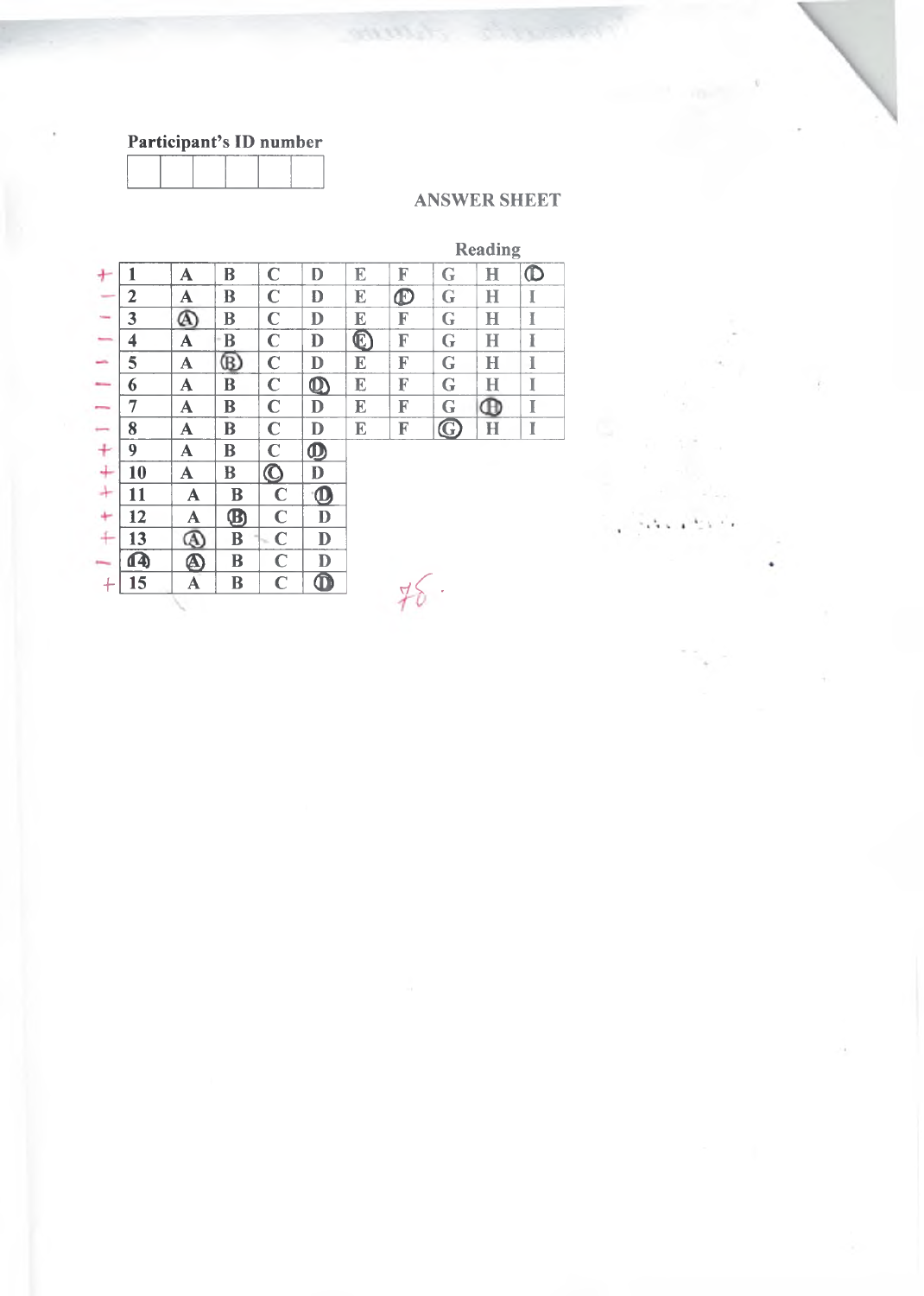### **ANSWER SHEET**

# **Use of English**

|                | $\mathbf{1}$            |                                        |                                     |                         |                                         |      |
|----------------|-------------------------|----------------------------------------|-------------------------------------|-------------------------|-----------------------------------------|------|
|                | $\overline{2}$          | signifyly<br>central                   |                                     |                         |                                         |      |
| $+ 1 - 1 +$    | 3                       | establish                              |                                     |                         |                                         |      |
|                | $\overline{\mathbf{4}}$ |                                        |                                     |                         |                                         |      |
|                | 5                       | luxury<br>deep                         |                                     |                         |                                         |      |
|                | 6                       |                                        |                                     |                         |                                         |      |
| $+$            | $\overline{7}$          | entireing<br>natural                   |                                     |                         |                                         |      |
|                | 8                       | <u>modern</u>                          |                                     |                         |                                         |      |
|                | $\overline{9}$          | spoilt                                 |                                     |                         |                                         |      |
| $\frac{1}{2}$  | 10                      | <u>attraction</u>                      |                                     |                         |                                         |      |
|                | 11                      | ${\bf A}$                              | B                                   |                         | $\mathbf{D}$                            |      |
|                | 12                      | $\varnothing$                          | $\, {\bf B}$                        |                         | $\mathbf{D}$                            |      |
|                | 13                      | $\frac{\overline{A}}{\overline{\Phi}}$ | $\overline{\mathbf{\oplus}}$        |                         | $\mathbf{D}$                            |      |
|                | 14                      |                                        | $\bf{B}$                            |                         | $\mathbf D$                             |      |
|                | 15                      | $\overline{A}$                         | $\overline{\mathbb{B}}$             | $rac{C}{C}$ $rac{C}{C}$ | $\mathbf{D}$                            |      |
|                | 16                      |                                        | $\bf{B}$                            |                         | $\mathbf{D}$                            |      |
|                | 17                      | $\overline{\mathbf{A}}$                | $\, {\bf B}$                        |                         | $\frac{\textcircled{\bf{D}}}{\text{D}}$ |      |
|                | 18                      | $\overline{\mathbf{A}}$                | $^{\circledR}$                      |                         |                                         |      |
|                | 19                      | $\overline{\mathbf{A}}$                | $\bf{B}$                            |                         | $\mathbb D$                             |      |
|                | 20                      | $\mathbf{A}$                           | $\, {\bf B}$                        |                         | $\overline{\mathbf{D}}$                 |      |
|                | 21                      | $\mathbf A$                            | $\overline{\textcircled{\tiny{D}}}$ |                         | $\mathbf{D}$                            |      |
|                | 22                      | $\hat{\mathbf{\Theta}}$                | B                                   |                         | $\mathbb D$                             |      |
| トナー ニナナ ニナナーナー | 23                      | $\mathbf{A}$                           | $\, {\bf B}$                        | $\frac{1}{\sqrt{2}}$    | $\mathbf{D}$                            |      |
|                | 24                      | $\mathbf{A}$                           | $\, {\bf B}$                        |                         | $\overline{\mathbf{0}}$                 |      |
|                | 25                      | $\mathbf{A}$                           | $\overline{\mathfrak{B}}$           |                         | D                                       | 108. |
|                |                         |                                        |                                     |                         |                                         |      |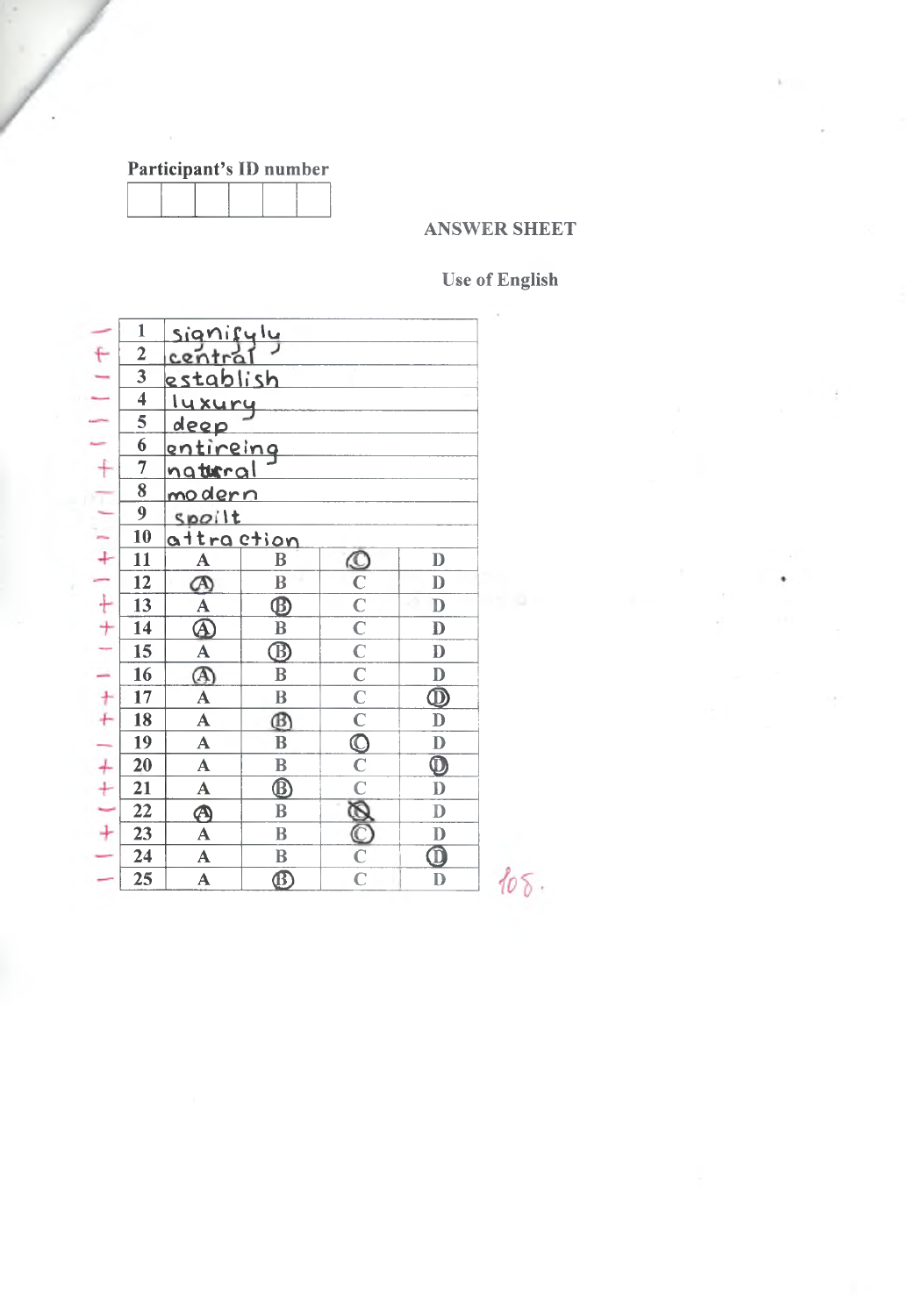#### **ANSWER SHEET**

#### Writing

From: Russian-friend@mail.ru To: Den@mail.uk **Subject: Clothes** thank you your email  $11'5$ <u>Hi,</u> pon  $0000$  $+$ o Sorry for not writing you hear from you  $aqain.$ before. I've  $10<sub>+</sub>$ tasics to do got  $\overline{a}$ what clothes asked me  $\mathcal{I}$ like You about I'm roaly like hoodies wearing. and trousers can wear a dress. I enjoy shopping but also  $\mathcal{L}$ buy beutifult clothes. And  $\left\{\right\}$  like  $l$ ast because bought a new jeans.  $w$ eek I have to end my email Wow because of hamework <u>have a lot</u> write back soon. Take care Aling  $k$ ou excue agary Teren 88  $375 + 10$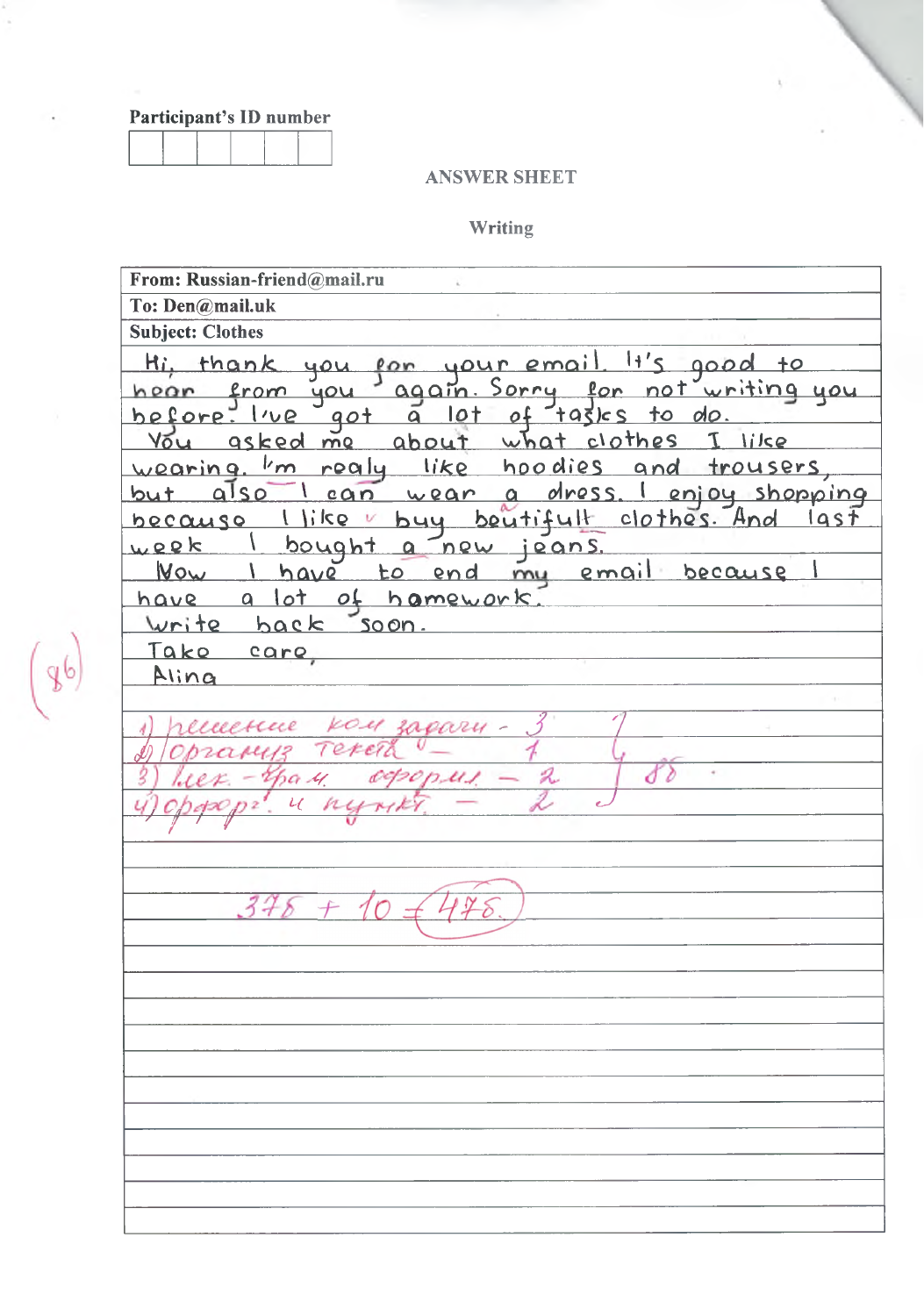Haeecol Buguewal

 $\hat{h}$ 

### **Participant's ID number**



### **ANSWER SHEET**

### **Listening**

|               | 1                       |                | $\mathbb B$                     |               |
|---------------|-------------------------|----------------|---------------------------------|---------------|
|               | $\overline{\mathbf{c}}$ | A              | $\mathbf B$                     |               |
|               | $\overline{\mathbf{3}}$ |                |                                 |               |
|               | 4                       | $\frac{A}{A}$  | $\frac{\text{B}}{\text{B}}$     | $\frac{C}{C}$ |
|               | 5                       | A              | $\mathbf B$                     |               |
|               | 6                       |                | $\bf{B}$                        |               |
|               | 7                       | A<br>Î         | $\mathbb{F}$                    |               |
|               | 8                       | $\overline{T}$ |                                 |               |
|               | 9                       | $\frac{1}{1}$  | E<br>E<br>E                     |               |
|               | 10                      |                | $\overline{\mathbb{F}}$         |               |
|               | 11                      |                | $\frac{\mathbb{F}}{\mathbb{F}}$ |               |
|               | 12                      | <b>FULT</b>    |                                 |               |
|               | 13                      |                | $\bar{\mathbb{F}}$              |               |
| $\frac{1}{1}$ | 14                      | Ī              | F                               |               |
|               | 15                      |                | $\overline{\mathbb{F}}$         |               |
|               |                         |                |                                 |               |

 $y_{\delta}$ 

¥

 $\ddot{\phantom{0}}$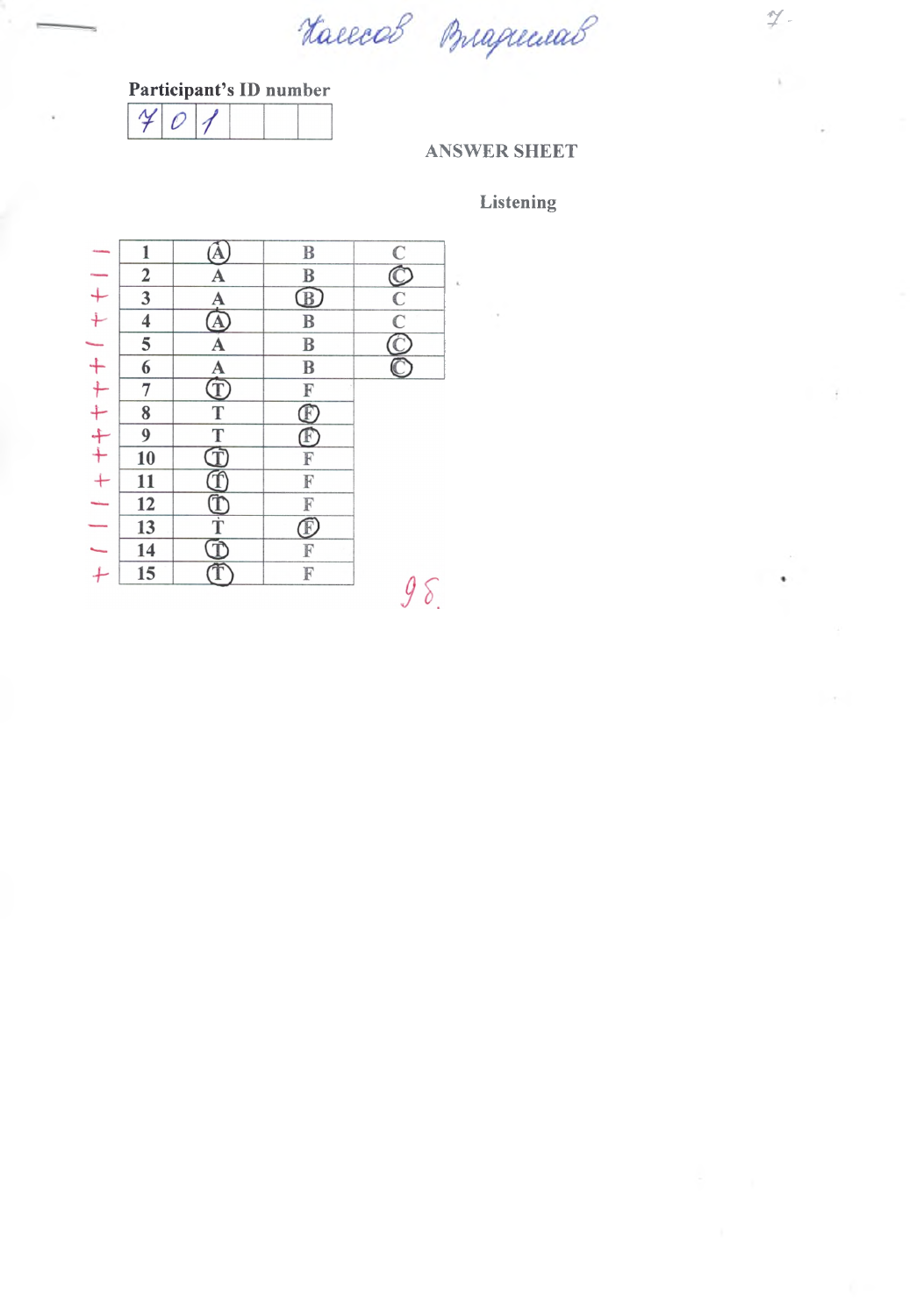

### **ANSWER SHEET**

# Reading

| ╄              | 1            | A                                       | B                      | $\mathbf C$ | D                       | E | F  | G           | $\bf H$     | $\overline{\mathbb{O}}$ |
|----------------|--------------|-----------------------------------------|------------------------|-------------|-------------------------|---|----|-------------|-------------|-------------------------|
| ÷              | $\mathbf{2}$ | A                                       | B                      | $\mathbf C$ | ௹                       | E | F  | $\mathbf G$ | $\mathbf H$ | I                       |
| $\ddagger$     | 3            | A                                       | B                      | $\mathbf C$ | $\mathbf{D}$            | E | F  | G           | $\bf \Phi$  | I                       |
|                | 4            | $\mathbf A$                             | - B                    | $\mathbf C$ | $\mathbf{D}$            | ¢ | F  | G           | $\mathbf H$ | I                       |
|                | 5            | A                                       | $\bf (\bar B)$         | $\mathbf C$ | $\mathbf{D}$            | E | F  | G           | H           | I                       |
|                | 6            | A                                       | B                      | $\mathbf C$ | $\mathbf{D}$            | E | F) | G           | н           | I                       |
|                | 7            | $\, \underline{\alpha} \,$              | B                      | $\mathbf C$ | $\mathbf{D}$            | E | F  | G           | $\bf H$     | I                       |
| 1 一キ ナ ナ ナ ナ ー | 8            | A                                       | B                      | $\bigcirc$  | $\mathbf D$             | E | F  | G           | H           | I                       |
|                | 9            | A                                       | B                      | $\mathbf C$ | $\Phi$                  |   |    |             |             |                         |
|                | 10           | A                                       | $\widehat{\mathbf{B}}$ | $\mathbf C$ | D                       |   |    |             |             |                         |
|                | 11           | $\hat{\mathbf{\mathbf{\Delta}}}^\prime$ | B                      | $\mathbf C$ | D                       |   |    |             |             |                         |
| $\pm$          | 12           | A                                       | $\circledB$            | $\mathbf C$ | $\mathbf{D}$            |   |    |             |             |                         |
|                | 13           | A,                                      | B                      | $\mathbf C$ | D                       |   |    |             |             |                         |
|                | 14           | (A                                      | B                      | $\mathbf C$ | $\mathbf{D}$            |   |    |             |             |                         |
| $+$ $ +$       | 15           | A                                       | B                      | $\mathbf C$ | $\overline{\mathbb{D}}$ |   |    |             |             |                         |
|                |              |                                         |                        |             |                         |   |    |             |             |                         |
|                |              |                                         |                        |             |                         |   |    |             |             |                         |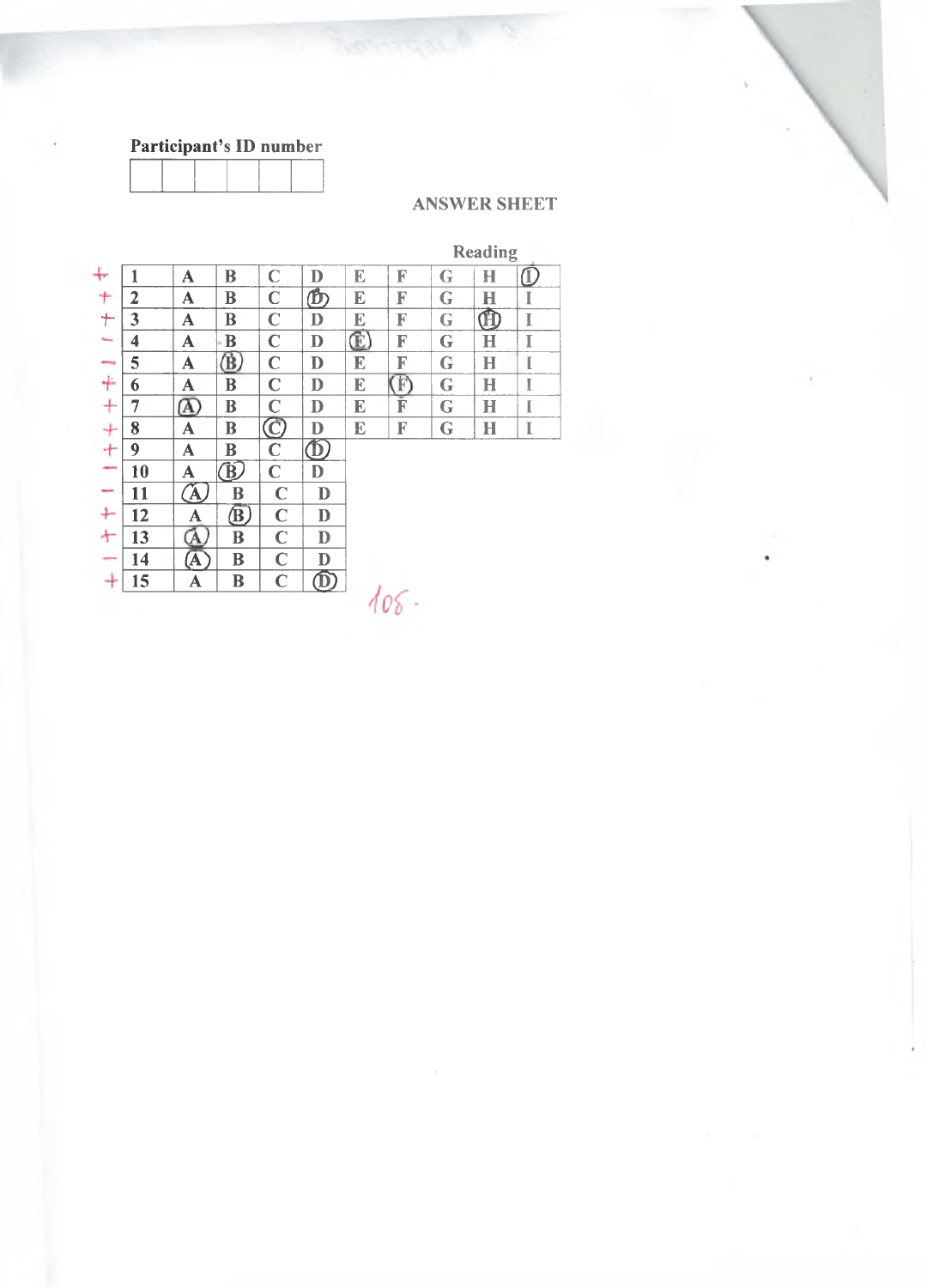### **ANSWER SHEET**

# Use of English

|                                   | $\mathbbm{1}$                                         |                                                 |                                                                                                                                                                                                   |                    |                         |
|-----------------------------------|-------------------------------------------------------|-------------------------------------------------|---------------------------------------------------------------------------------------------------------------------------------------------------------------------------------------------------|--------------------|-------------------------|
|                                   |                                                       | $\frac{5i\theta h/PU}{Cen+urly}$                |                                                                                                                                                                                                   |                    |                         |
|                                   | $\frac{2}{3}$                                         |                                                 |                                                                                                                                                                                                   |                    |                         |
|                                   | $\overline{4}$                                        |                                                 |                                                                                                                                                                                                   |                    |                         |
|                                   |                                                       |                                                 |                                                                                                                                                                                                   |                    |                         |
|                                   |                                                       |                                                 |                                                                                                                                                                                                   |                    |                         |
|                                   | $\frac{5}{6}$ $\frac{6}{7}$ $\frac{7}{8}$             | $\frac{\frac{d}{d}x}{\frac{1}{d}x+\frac{d}{d}}$ |                                                                                                                                                                                                   |                    |                         |
|                                   |                                                       |                                                 |                                                                                                                                                                                                   |                    |                         |
|                                   | $\overline{9}$                                        |                                                 |                                                                                                                                                                                                   |                    |                         |
|                                   | 10                                                    |                                                 |                                                                                                                                                                                                   |                    |                         |
|                                   | $\overline{11}$                                       | $\triangle$                                     |                                                                                                                                                                                                   |                    | $\mathbf D$             |
|                                   |                                                       |                                                 |                                                                                                                                                                                                   |                    | $\mathbf{D}$            |
|                                   | $\frac{12}{13}$                                       |                                                 |                                                                                                                                                                                                   |                    | $\mathbf{D}$            |
|                                   | $\overline{14}$                                       | $\frac{\mathbf{A}}{\mathbf{A}}$                 | $\begin{array}{c c c c c} \hline \mathbf{B} & \mathbf{B} & \mathbf{B} \\ \hline \hline \mathbf{B} & \mathbf{B} & \mathbf{B} \\ \hline \mathbf{B} & \mathbf{B} & \mathbf{B} \\ \hline \end{array}$ |                    | $\frac{D}{D}$           |
|                                   | $\overline{15}$                                       | $\frac{\overline{A}}{\overline{A}}$             |                                                                                                                                                                                                   |                    |                         |
|                                   | $\overline{16}$                                       |                                                 |                                                                                                                                                                                                   |                    |                         |
|                                   | 17                                                    |                                                 |                                                                                                                                                                                                   |                    |                         |
|                                   | $\overline{18}$                                       | $\overline{\mathbf{A}}$                         |                                                                                                                                                                                                   |                    |                         |
|                                   | $\overline{19}$                                       | $\overline{\mathbf{A}}$                         |                                                                                                                                                                                                   |                    |                         |
|                                   | $\overline{20}$                                       | $\overline{\mathbf{A}}$                         | $\overline{\mathbf{B}}$                                                                                                                                                                           |                    |                         |
|                                   |                                                       |                                                 |                                                                                                                                                                                                   |                    | $\frac{D}{D}$           |
| <b>I ニーーーナー ニートーナー ニーナナードナートナ</b> | $\frac{21}{22}$<br>$\frac{23}{24}$<br>$\frac{24}{25}$ | $\frac{A}{A}$ $\frac{A}{A}$                     | $\frac{1}{\frac{B}{B}}$                                                                                                                                                                           | cococococococococo | $\overline{\mathbf{D}}$ |
|                                   |                                                       |                                                 |                                                                                                                                                                                                   |                    | $\overline{\mathbf{D}}$ |
|                                   |                                                       |                                                 |                                                                                                                                                                                                   |                    | $\overline{\mathbf{D}}$ |
|                                   |                                                       |                                                 | $\frac{\text{B}}{\text{B}}$                                                                                                                                                                       |                    | D                       |
|                                   |                                                       |                                                 |                                                                                                                                                                                                   |                    |                         |

 $96.$